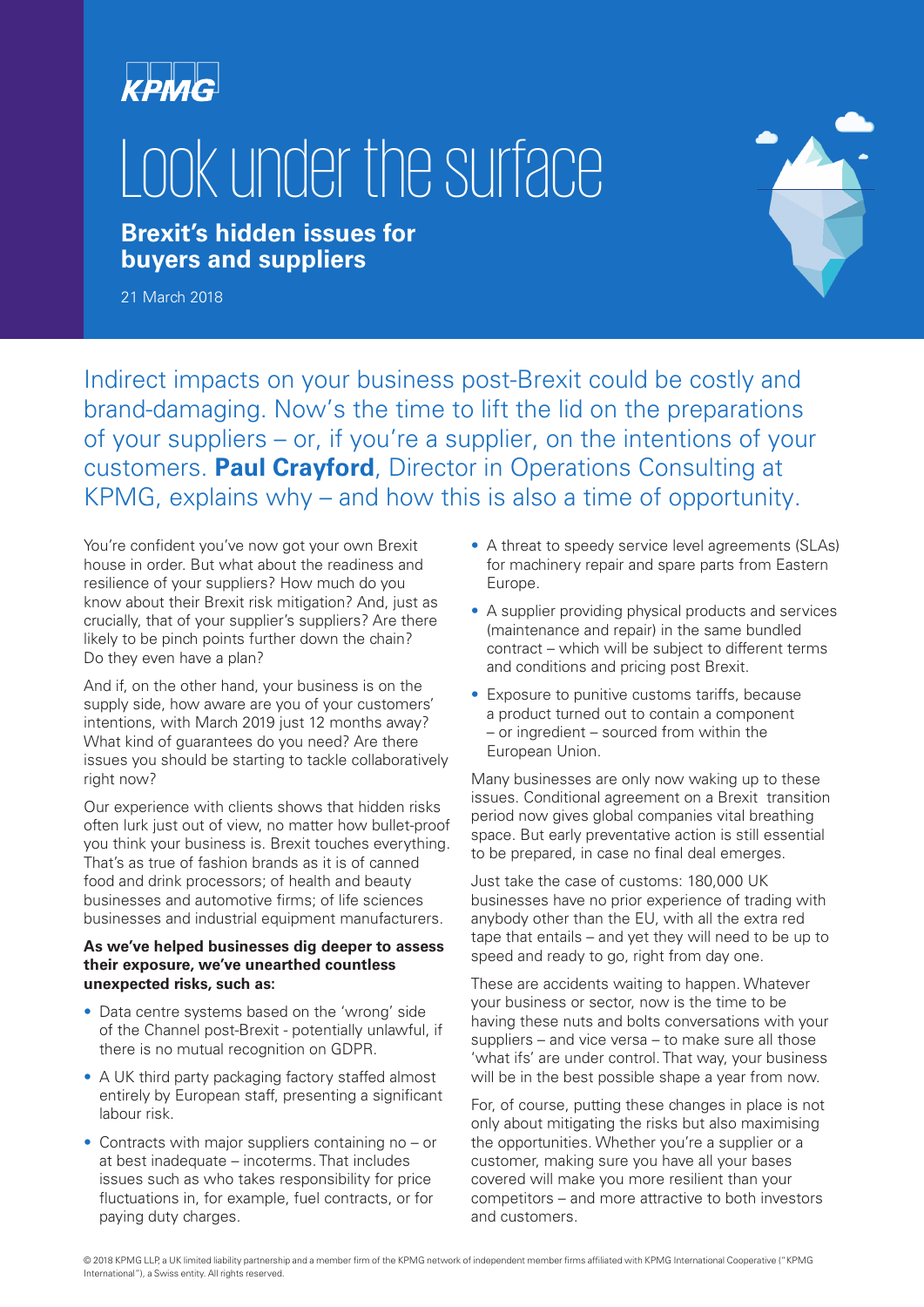## What to ask your suppliers...



#### Your business supplies a **critical**

**component** in my manufacturing process. My brand reputation depends on you getting it right. Have you done a Brexit risk analysis and devised a response plan? How far have you quizzed your own suppliers about their due diligence?

You currently **guarantee us a 12 hour SLA**. Will you still be able to fulfil that a year from now – and if so, how? Have you applied for Authorised Economic Operator (AEO) status to help avoid hold-ups at the ports? Are your IT systems up to the job? Are you thinking about extra warehousing space?



Would I be able to **lock you in to a longer term** deal – 5 years say – so that I can be confident of my continuity of supply?

Have you considered lining up **alternative sourcing domestically**, ready to press the button if necessary to avoid border delays or steep tariff costs?

Right now, if there is a problem with my **EU-built machinery**, you send over an engineer and spare parts from Germany. After Brexit, would you source that support from within the UK?



010101<br>001010

What action have you taken to **protect your finances** over the past two years, with the pound taking such a hit against the US dollar? Do you have credit insurance and who's providing your working capital?

My business currently **outsources to your data centre** in the EU. But if GDPR adequacy status is not agreed post-Brexit, what alternative solutions are you considering?



Do you know how exposed you and your suppliers are in terms of **EU nationals on the pay roll**? Which of those employees might decide to leave – or be unable to stay? Are you planning to recruit locally?

### What to ask your customers...



### How **secure is my future relationship** with you? What guarantee can you give me that you'll carry on using my business as a supplier?



Because of the tougher circumstances we may face post-Brexit, **can you revise your expectations** so that we can continue to meet our SLA? Can we move, for example, from a 12 hours to 24 hours SLA – given that you have visibility several weeks ahead in terms of what you'll need to order?



Can **we work together collaboratively on solutions**? If steep new import tariffs are introduced, it may no longer be profitable for my business to supply you with the equivalent of nine flavours of baked beans. How can we work together around that?



My business **may well face extra costs**, to fund labour, warehousing or alternative transport. Would you be willing to help underwrite those?



Are you able to help **carry more inventory**, to make things more costefficient and help protect us both against any delays or shortages?



### Can we **explore alternatives together**

– such as rapeseed oil to replace the Mediterranean olive oil you use to make your UK-manufactured lasagne, which will come with a hefty 34% tariff if no trade deal is agreed?



If I find **I have cash-flow problems**

due to circumstances beyond my control, would you consider some kind of strategic merger to help tide things over?